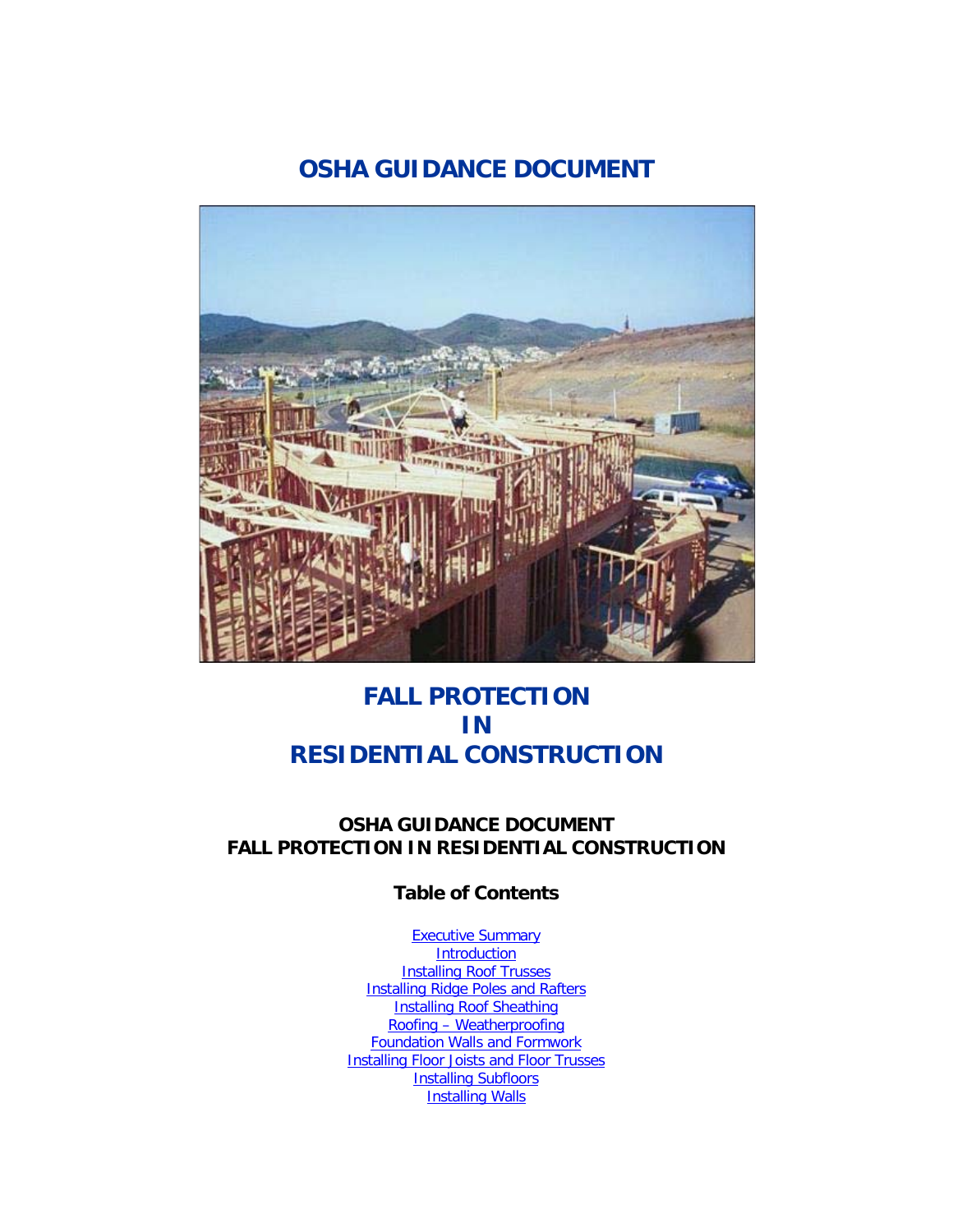| <b>Sheathing Walls</b>    |
|---------------------------|
| <b>Exterior Finishing</b> |
| <b>Interior Finishing</b> |
| <b>More Resources</b>     |

### **Executive Summary**

This OSHA guidance document is designed to help employers prevent fall-related injuries and fatalities among workers engaged in residential construction activities, such as roofing. Falls are the leading cause of work-related deaths among residential construction workers.

On December 16, 2010, OSHA issued STD 03-11-002, Compliance Guidance for Residential Construction, which rescinds STD 03-00-001, Interim Fall Protection Compliance Guidelines for Residential Construction, and provides that OSHA will be enforcing 29 CFR 1926.501(b)(13) for all residential construction work.

This guidance document is intended to assist employers with their compliance efforts. It provides information on various work methods that may be used at different stages of the residential construction process.

> David Michaels, PhD, MPH Assistant Secretary of Labor for Occupational Safety and Health

This document is intended to assist employers in their efforts to comply with fall protection requirements for residential construction work. The Occupational Safety and Health Act requires employers to comply with safety and health standards promulgated by OSHA or by a state with an OSHA-approved state plan. However, this document is not itself a standard or regulation and it creates no new legal obligations.

#### **Introduction**

Falls are the leading cause of death for workers engaged in residential construction. This "Fall Protection in Residential Construction" guidance document describes various methods that residential construction employers may be able to use to prevent fall-related injuries and fatalities at various points in the residential construction process.

The focus of this document is mostly on new construction. The examples provided in this guidance document do not represent all possible work methods that can be used in residential construction. Moreover, employers should be aware that the examples described in this document may not be suitable in all situations. Employers are responsible for ensuring compliance with applicable OSHA requirements.

Under 29 CFR 1926.501(b)(13), workers engaged in residential construction six (6) feet or more above lower levels must be protected by conventional fall protection (in other words, guardrail systems, safety net systems, or personal fall arrest systems) or other fall protection measures allowed elsewhere in 1926.501(b). (Although the standard does not mention personal fall restraint systems, OSHA will accept a properly utilized fall restraint system in lieu of a personal fall arrest system when the restraint system is rigged in such a way that the worker cannot get to the fall hazard.) If an employer can demonstrate that the fall protection required under 1926.501(b)(13) is infeasible or presents a greater hazard, it must instead implement a written fall protection plan meeting the requirements of 1926.502(k).

Fall protection used to comply with 1926.501(b)(13), including guardrail systems, safety net systems, and personal fall arrest systems, must meet and be used in accordance with applicable requirements in 1926.502. Requirements for work performed on scaffolds, ladders, and aerial lifts are in Part 1926 – Subpart L, Subpart X, and 1926.453, respectively.

> State plans may also have additional requirements. For further information on state plan standards, please visit: http://www.osha.gov/dcsp/osp/statestandards.html.

#### **Installing Roof Trusses**

Numerous methods can be used to prevent fall-related injuries and fatalities among workers installing roof trusses.

#### Bracket Scaffold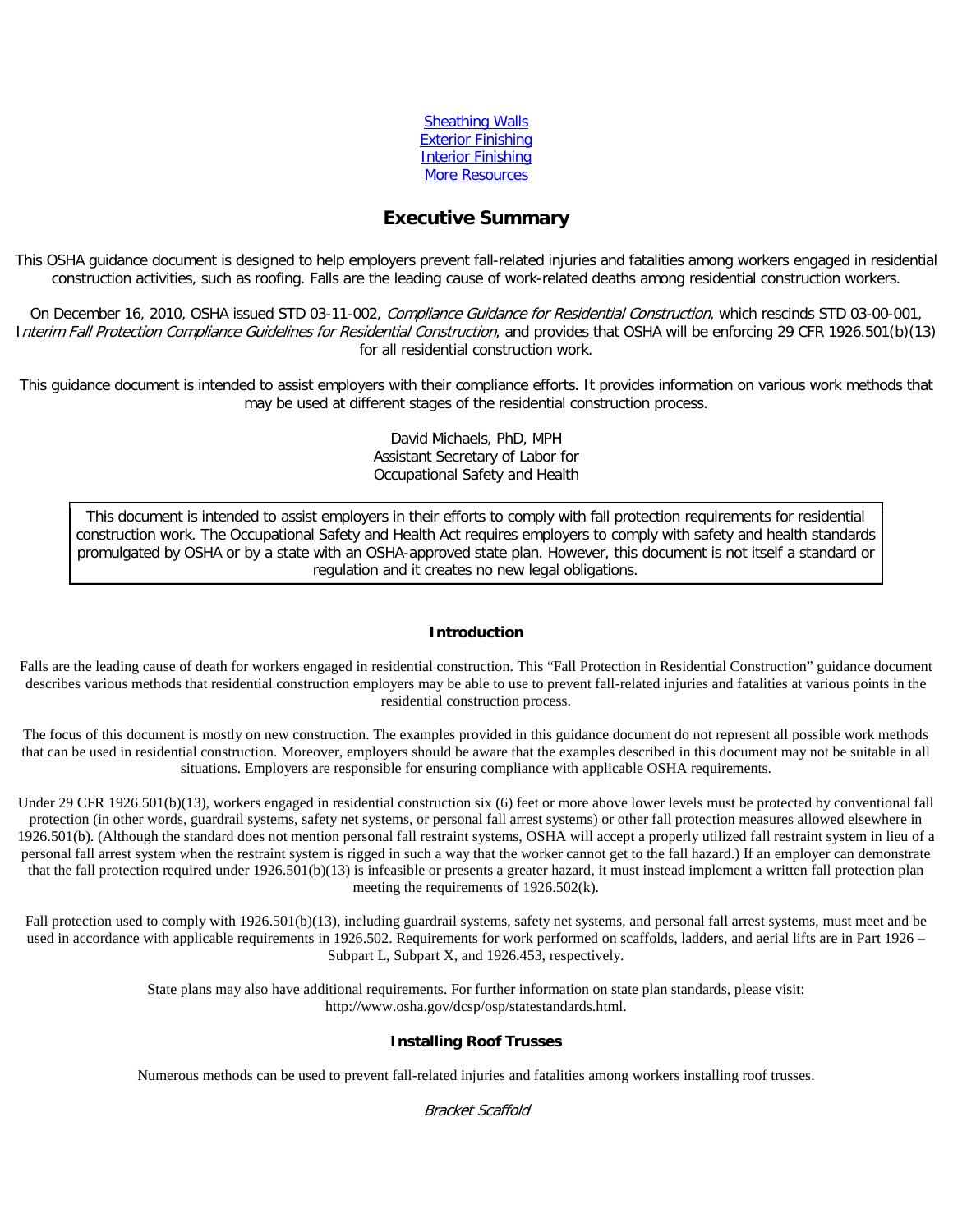A bracket scaffold can be placed on the interior or exterior of a structure. The scaffold can provide a stable working platform. When bracket scaffolds are used on the interior of the structure, the exterior wall can limit employee exposures to fall hazards.



**Figure 1 - A worker installing roof trusses from an interior bracket scaffold.**

Exterior bracket scaffolds can also be used for installing roof trusses and other rooftop construction activities. The guardrail system on the scaffold can provide fall protection. With the addition of toeboards, falling object protection can be provided to the areas below.



**Figure 2 - Workers using an exterior bracket scaffold to install roof trusses.**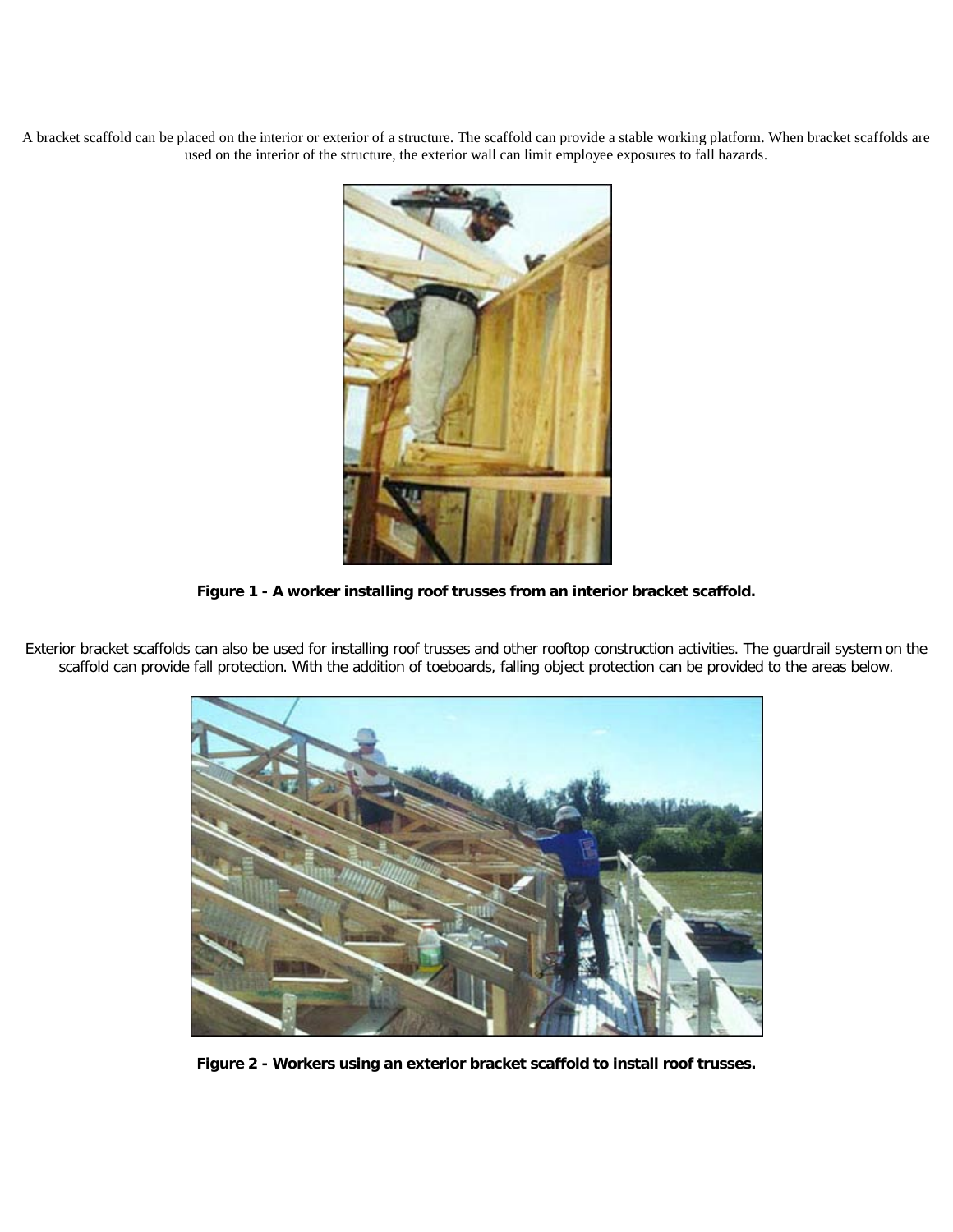#### Ladders

Platform ladders and step ladders can provide a stable, elevated platform from which to work.



#### **Figure 3 - Platform ladders can be set up inside a structure and used to install roof trusses.**

#### Anchors

A spreader braces the trusses and distributes arrest forces across several trusses. Spreaders can act as anchors for personal fall arrest systems and fall restraint. They can be reused according to the manufacturer's instructions. It is important to refer to the truss manufacturer's instructions and have a qualified person determine if trusses will meet strength requirements for a personal fall arrest system or fall restraint system.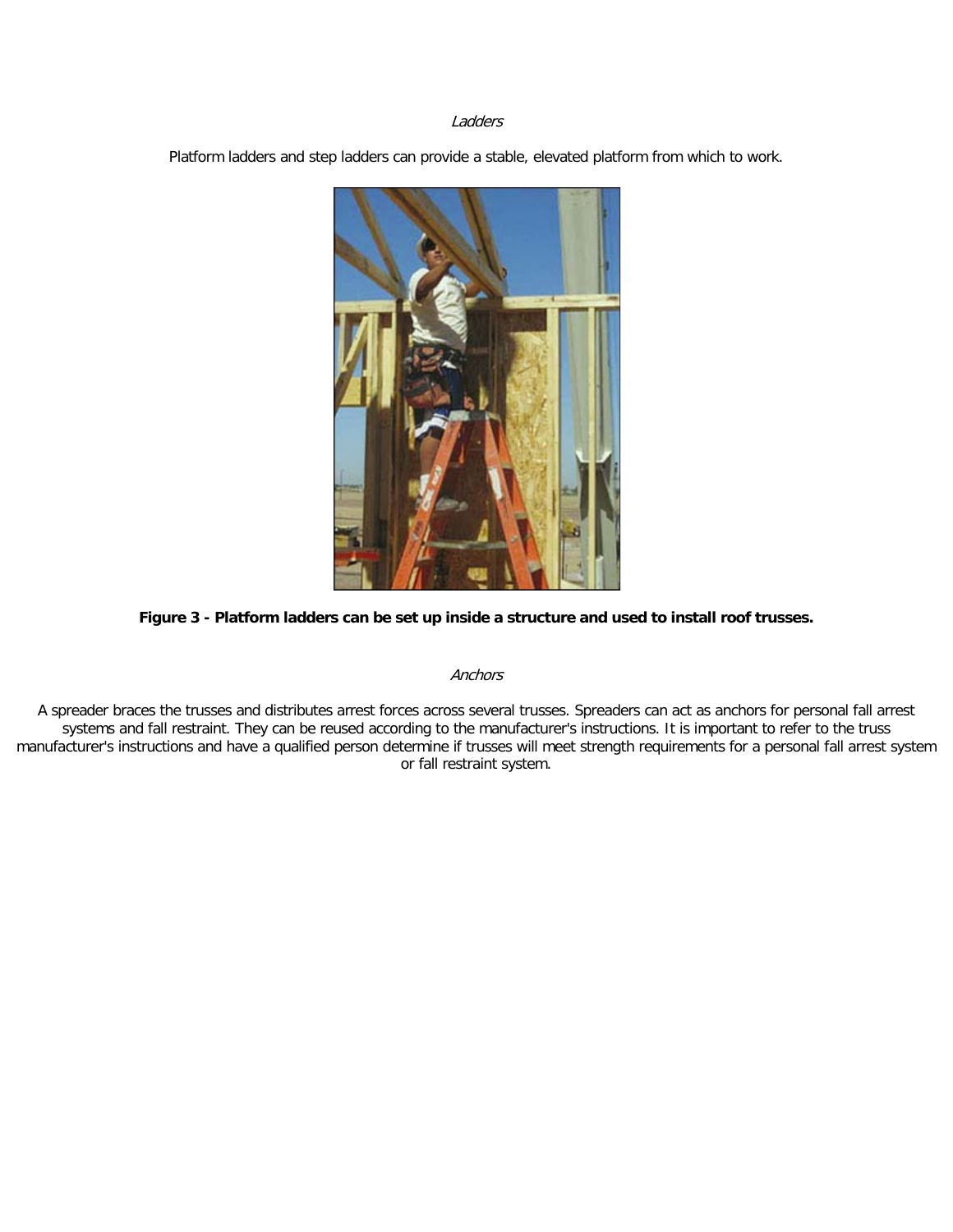![](_page_4_Picture_0.jpeg)

**Figure 4 - An example of a spreader attached to roof trusses.**

# **Installing Ridge Poles and Rafters**

Although the use of roof trusses is nearly universal, some builders still frame roof systems with ridge poles and rafters. While performing this task, workers need to be protected from falls.

#### **Anchors**

Employees installing ridge poles and rafters can use strap anchors and bolt-on anchors. These anchors can be used with personal fall arrest systems and fall restraint to provide fall protection for workers engaged in this activity. Both anchors can be removed and reused according to the manufacturer's instructions.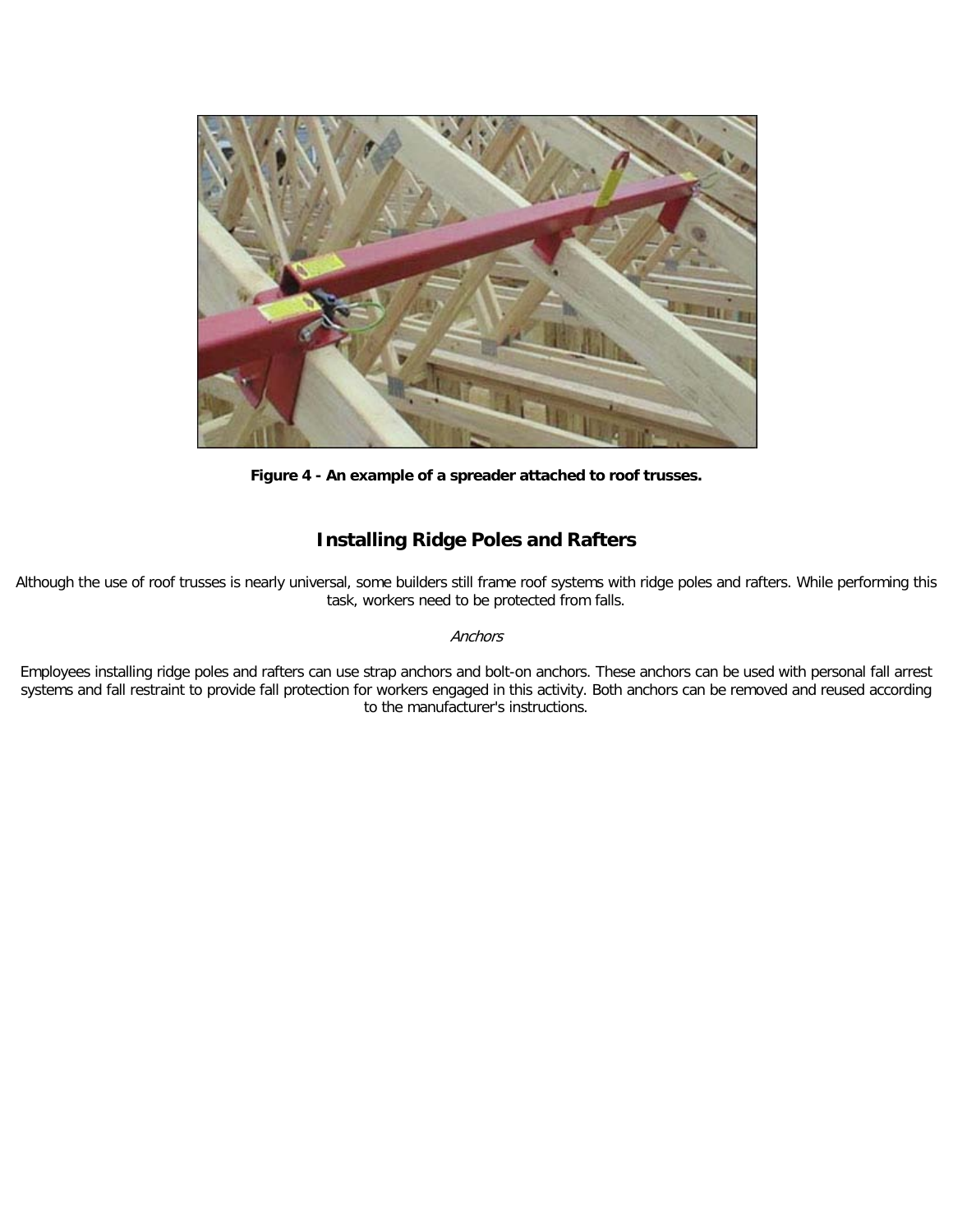![](_page_5_Picture_0.jpeg)

**Figure 5 - Strap anchors providing anchorage for three personal fall arrest systems.**

![](_page_5_Picture_2.jpeg)

**Figure 6 - A bolt-on anchor attached to a rafter.**

**Installing Roof Sheathing**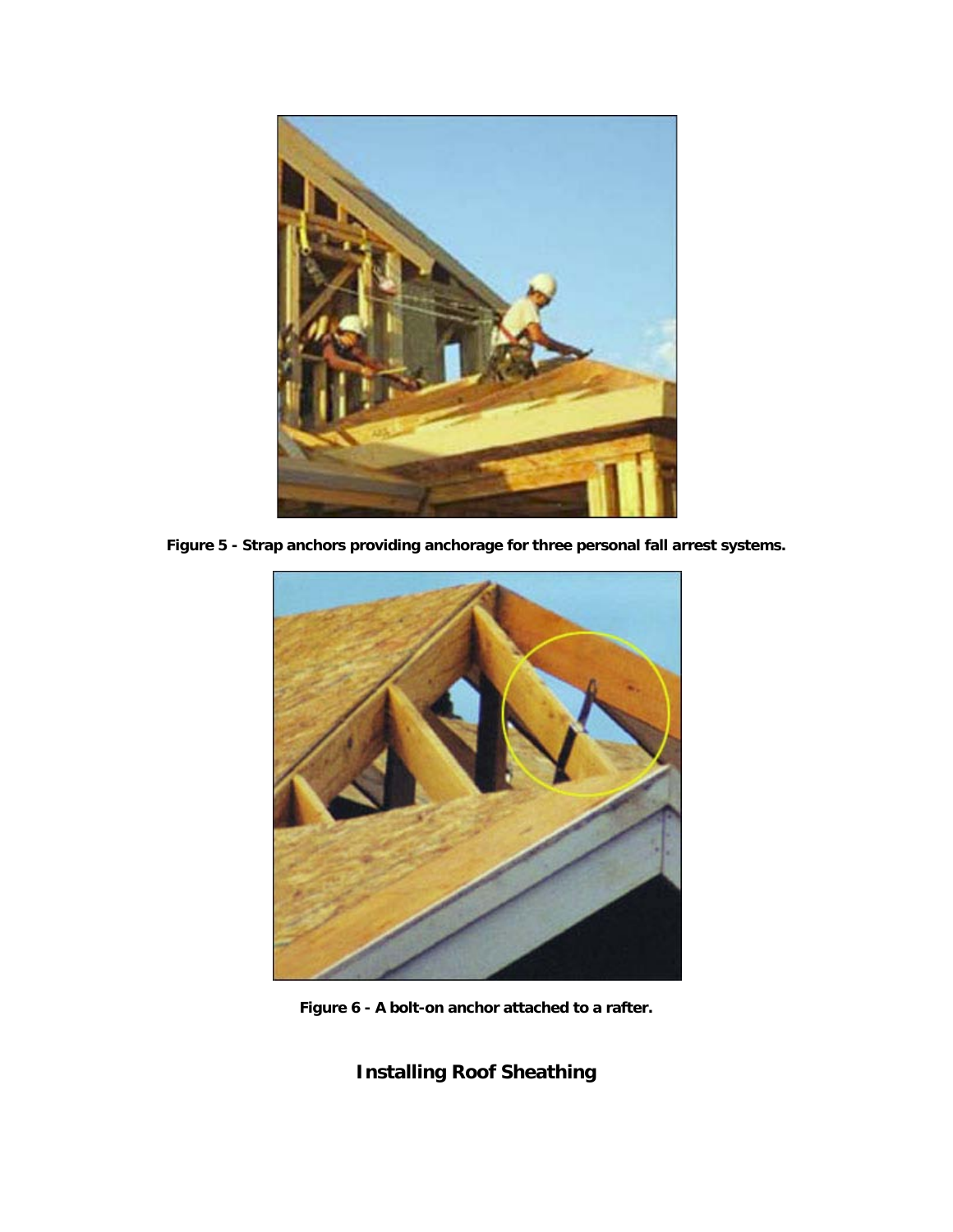Once a roof has been framed, roof sheathing operations can begin. There are serious fall hazards associated with this activity, but there are a number of ways to protect workers.

### Safety Net System

Safety net systems can be used as fall protection for workers installing roof sheathing.

![](_page_6_Picture_3.jpeg)

**Figure 7 - An example of a safety net system.**

### Bracket Scaffold

A bracket scaffold can be attached to the top plate of a structure. The scaffold can provide a secure work platform from which to install roof sheathing.

![](_page_6_Picture_7.jpeg)

**Figure 8 - A worker sheathing a roof from a bracket scaffold.**

Anchors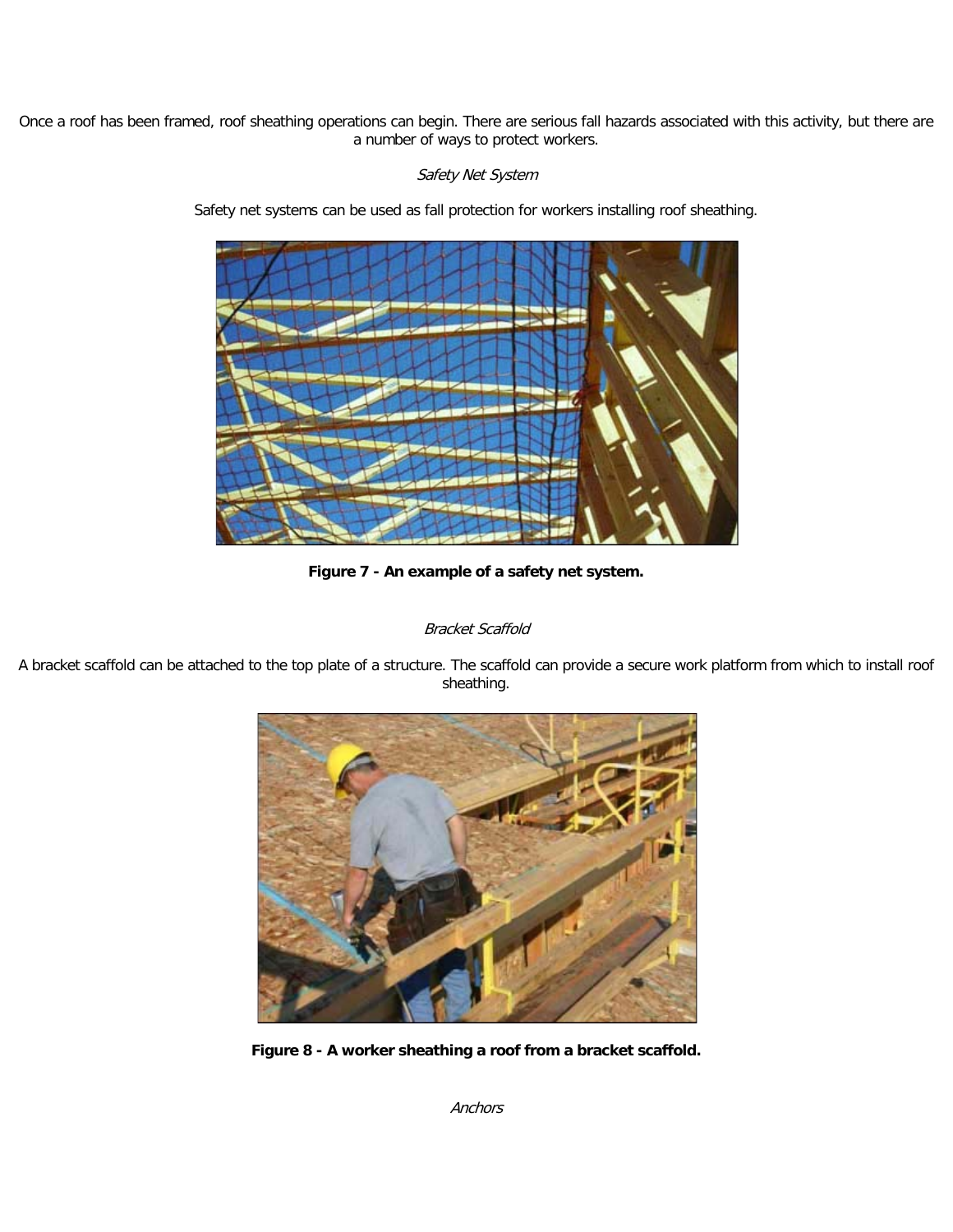Anchors and retractable lifeline stands can be used by workers installing roof sheathing.

![](_page_7_Picture_1.jpeg)

**Figure 9 - Anchors that can be used while performing roof sheathing operations.**

## **Roofing – Weatherproofing**

As with other roofing activities, fall protection is critical for this type of work.

### Bracket Scaffolds

An exterior bracket scaffold can be used for workers weatherproofing a roof. Bracket scaffolds can be especially useful for installing materials along the edge of the roof. Some exterior bracket scaffolds can be used as catch platforms to prevent workers from falling six feet to the lower level.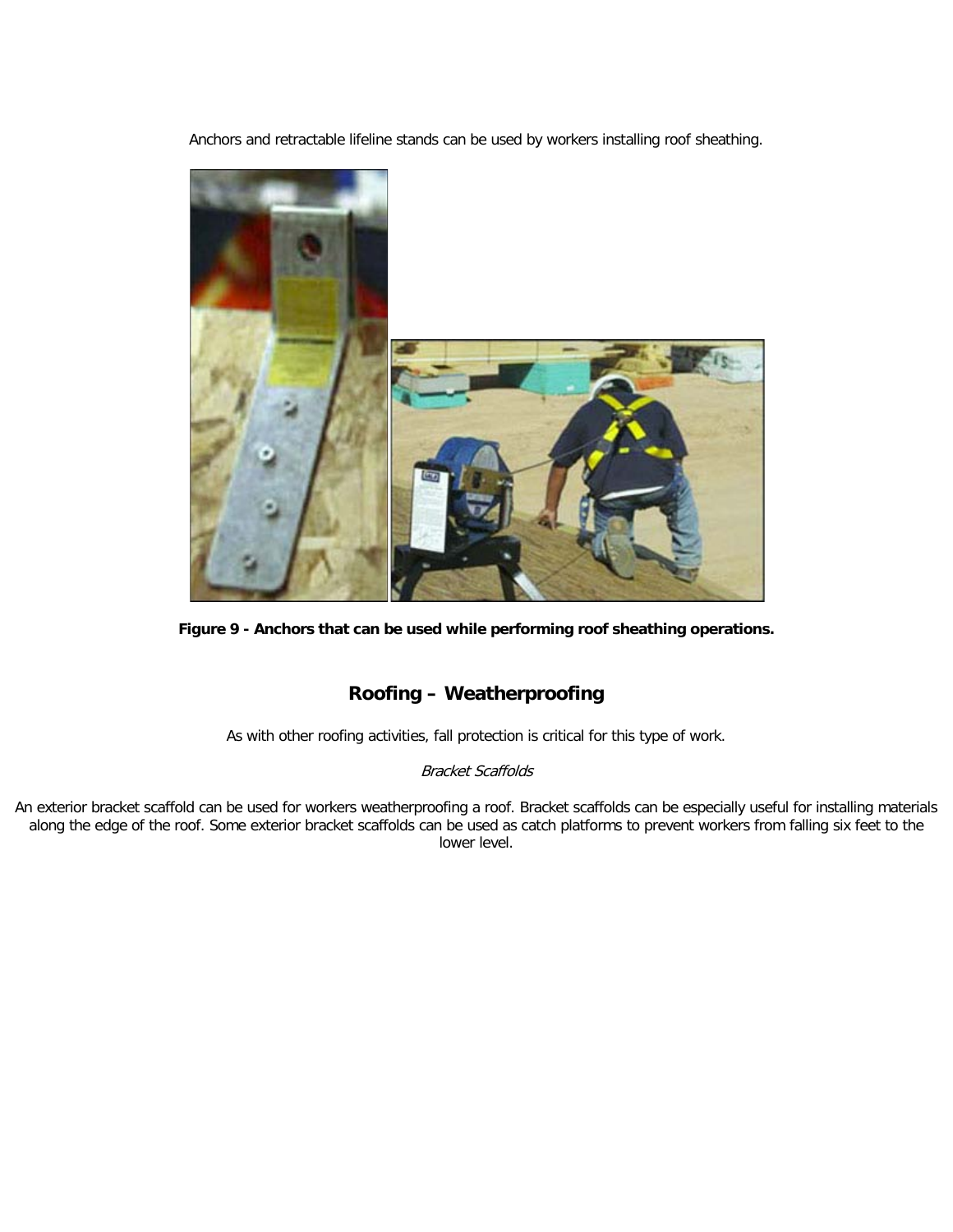![](_page_8_Picture_0.jpeg)

### **Figure 10 - An exterior bracket scaffold with guardrails being used to protect workers while weatherproofing.**

#### **Anchors**

Permanent anchors can be installed during roofing operations and left in place after construction is complete. They can provide an anchorage point during the life of the roof. Reusable anchors can also be used while weatherproofing a roof. It is important to inspect these anchors prior to use.

![](_page_8_Picture_4.jpeg)

**Figures 11 & 12 - Permanent anchors on completed roofs.**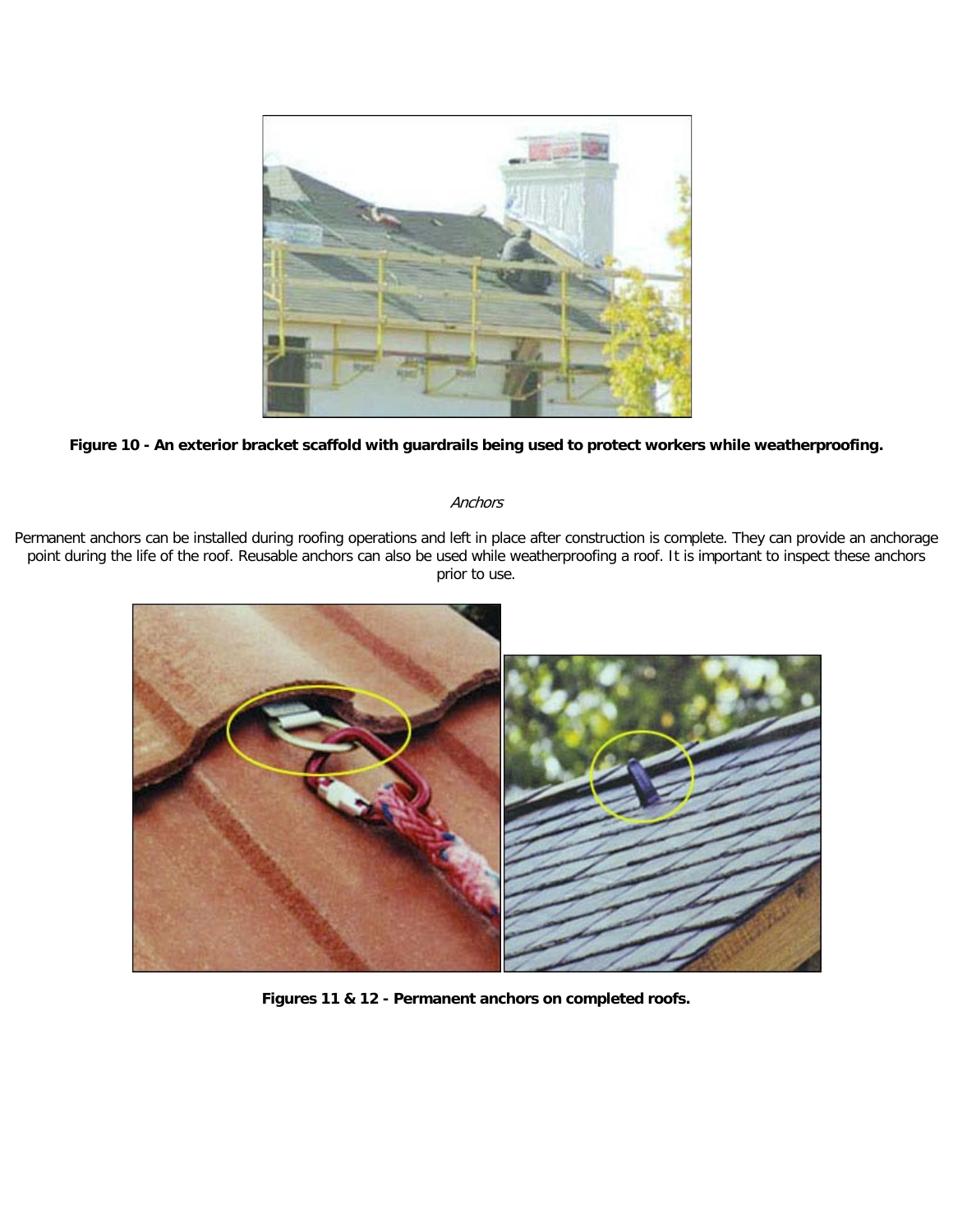![](_page_9_Picture_0.jpeg)

**Figure 13 - A worker using a reusable anchor with a retractable lifeline.**

# **Foundation Walls and Formwork**

In most residential construction, concrete or masonry block is used to create the foundation and the foundation walls of a structure. The concrete is usually poured into an excavation to create the foundation and the foundation walls.

**Anchors** 

Anchors can be added to cured concrete. Anchors with expandable bolts can be placed in holes that have been drilled into the concrete.

![](_page_9_Picture_6.jpeg)

**Figure 14 – A cutaway picture of an anchor with an expandable bolt for use in concrete.**

Strap anchors can provide versatility and options for anchorage points while performing this type of work. Strap anchors can be looped over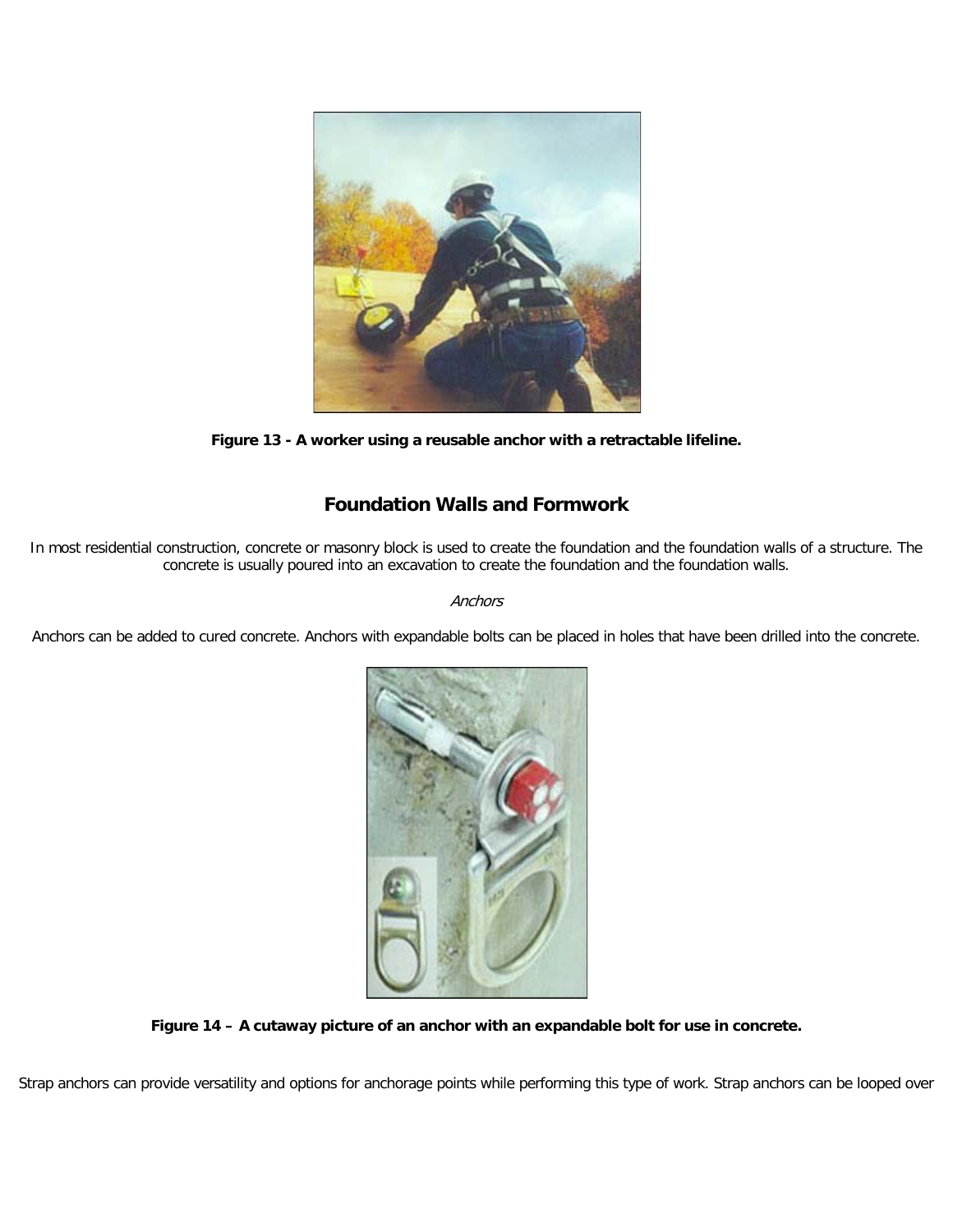rebar and removed when no longer necessary.

![](_page_10_Picture_1.jpeg)

**Figure 15 - A worker placing a strap on anchor over rebar.**

These strap anchors can also be poured over with concrete and left in during construction. Antichafe sleeves (the green part of the anchor) can be used to maintain the integrity of the strap. Once no longer needed, the strap can be cut out of the concrete and removed.

Anchor straps are typically reusable if they have not been poured into concrete or have not been shock loaded. Please refer to the manufacturer's instructions when using this equipment.

#### **Scaffolds**

Scaffolds can provide elevated work surfaces for workers performing foundation work.

![](_page_10_Picture_7.jpeg)

**Figure 16 - A bracket-form scaffold attached to formwork.**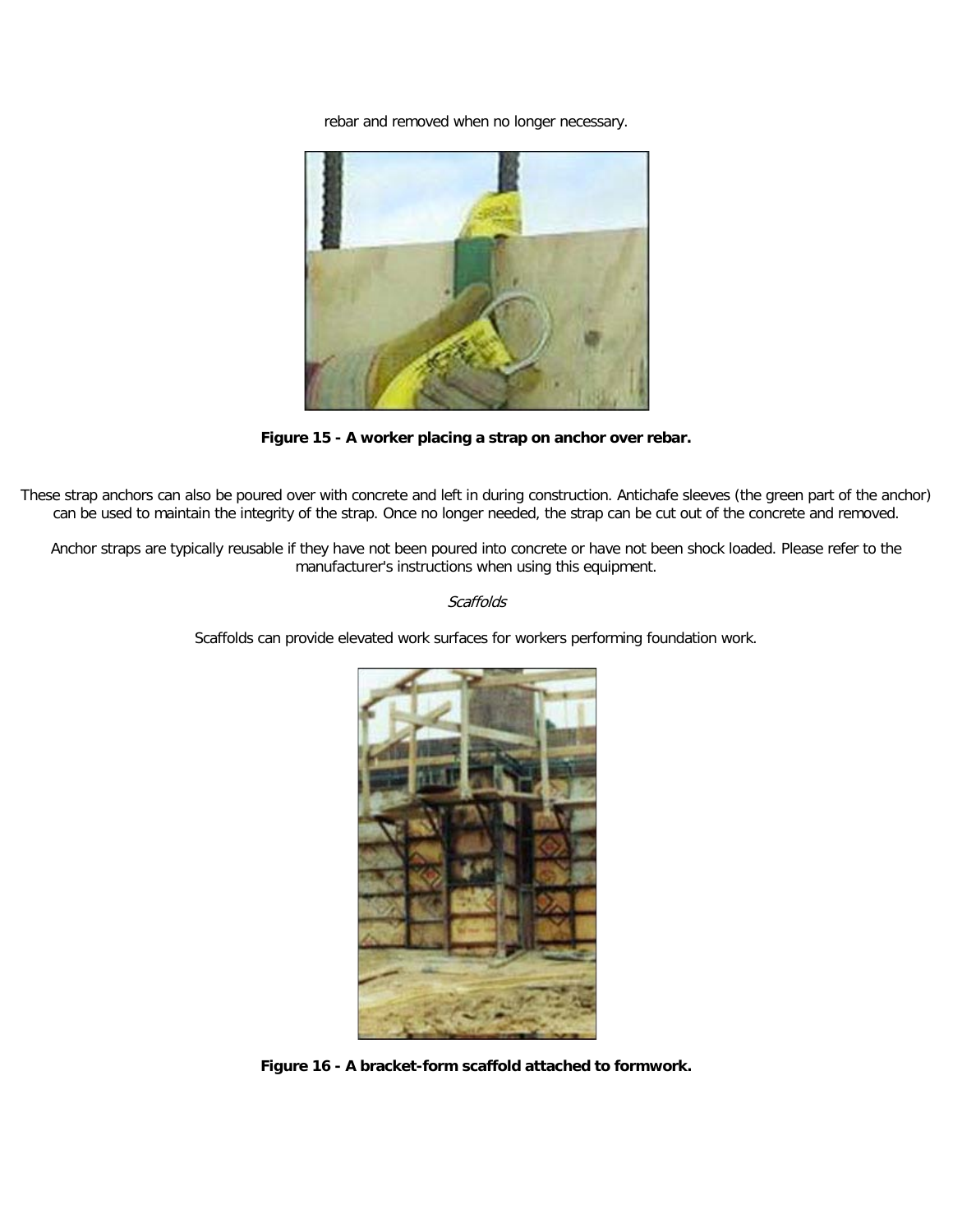## **Installing Floor Joists and Floor Trusses**

Floor joists and floor trusses are usually constructed directly over the foundation walls. Fall hazards may be present, for example, if the structure being built has a basement.

#### **Anchors**

A reusable floor truss anchor can act as a temporary truss brace and spacer as well as an anchor point for a self-retracting lifeline. The device can spread shock loads over multiple trusses. These kinds of anchors can be uninstalled, moved, reinstalled and reused as per the manufacturer's instructions.

![](_page_11_Picture_4.jpeg)

**Figure 17 - A retractable lifeline attached to a floor truss anchor.**

**Scaffolds** 

Scaffolds can be used for residential construction workers installing floor joists and floor trusses.

Mobile scaffolds can be used effectively for residential construction workers. These scaffolds can be placed on the cured concrete basement floor of a structure. From the elevated platforms of the mobile scaffold, workers can install carrier beams, floor joists, and floor trusses.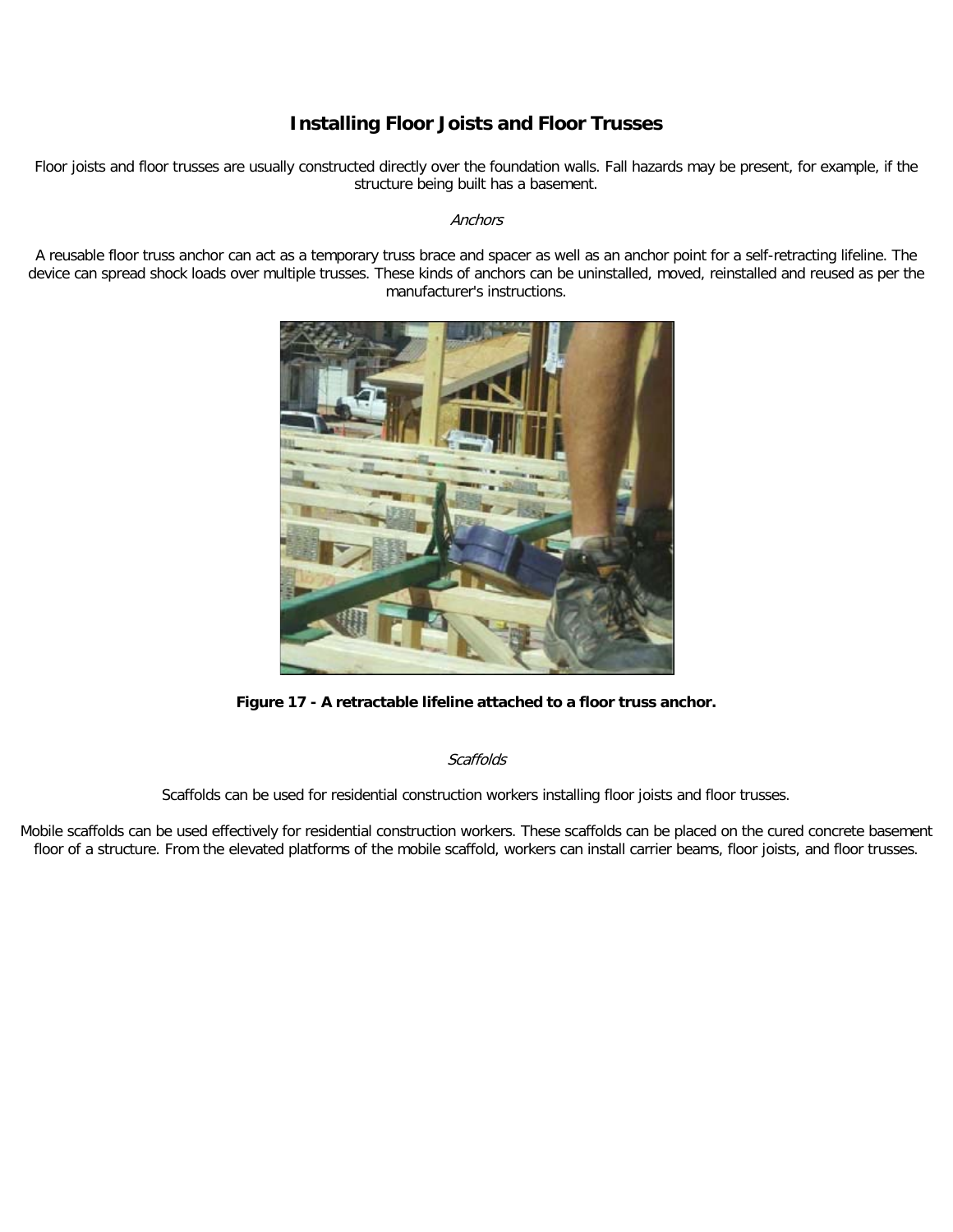![](_page_12_Picture_0.jpeg)

**Figure 18 - Workers installing a steel beam from a mobile scaffold.**

Wall bracket scaffolds can be used on a residential structure once a wall has been completed. These scaffolds can provide access around the perimeter of the structure and can be used by workers while they install carrier beams, floor joists, and floor trusses. This type of scaffold can also be used in other phases of residential construction.

![](_page_12_Picture_3.jpeg)

**Figure 19 – A scaffold rigged for installing floor joists and floor trusses.**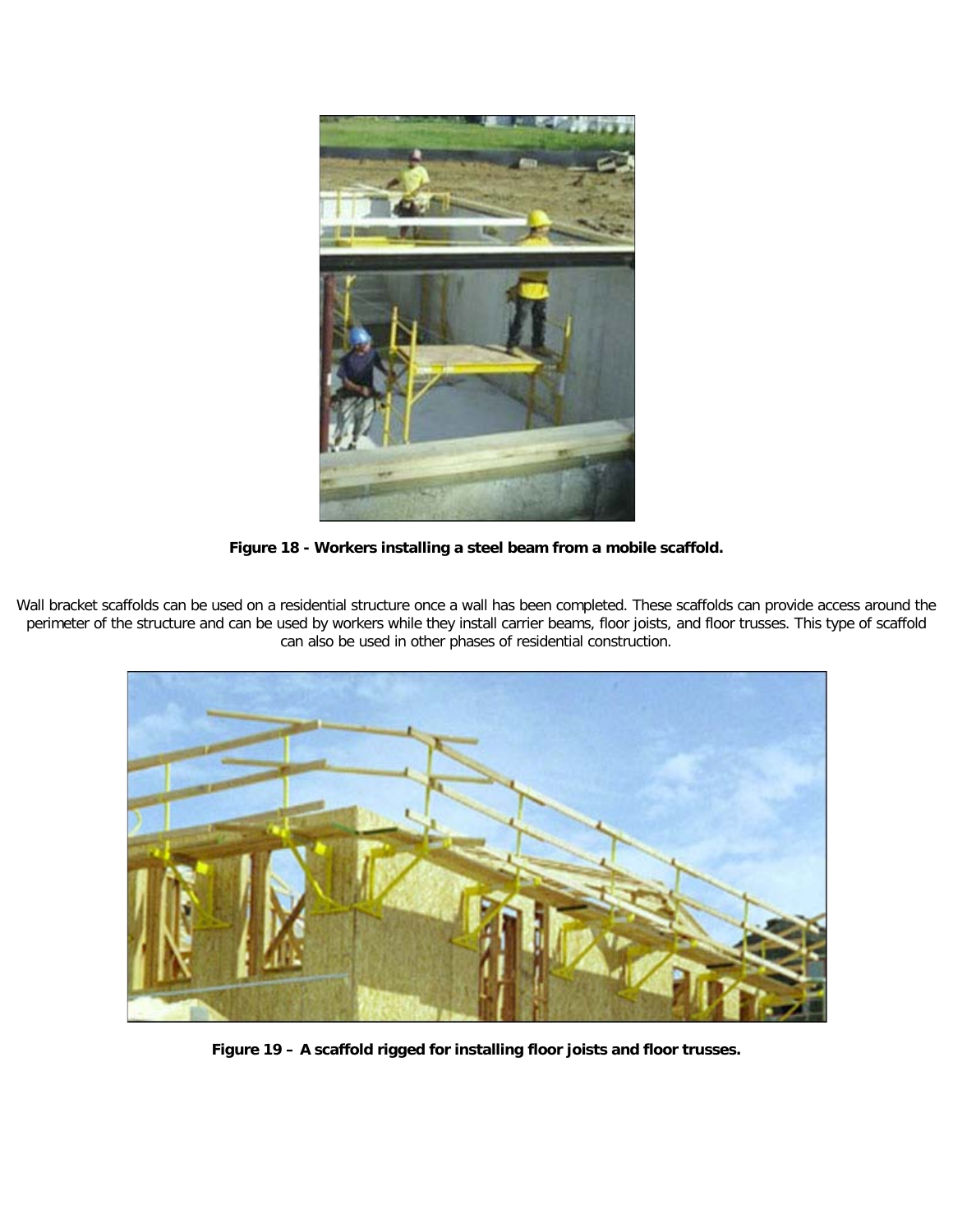### **Installing Subfloors**

Subfloors are usually installed by fastening a wood deck to floor joists and floor trusses. Because of the openings between floor joists and floor trusses, fall hazards may exist while performing this task.

#### **Anchors**

A truss bracket anchorage system can distribute the arresting forces across multiple trusses in the event of a fall. When appropriately installed in accordance with the manufacturer's instructions, these anchors can be used with personal fall arrest systems and fall restraints. Because these anchors are reusable, they can be uninstalled and reinstalled in accordance with the manufacturer's instructions.

![](_page_13_Picture_4.jpeg)

**Figure 20 - Workers using a truss bracket anchor while installing a subfloor.**

**Guardrails** 

Guardrail systems can be used to protect workers from falls during the performance of flooring and subflooring activities. If installed with a toeboard, guardrail systems can also protect workers on lower levels from falling objects.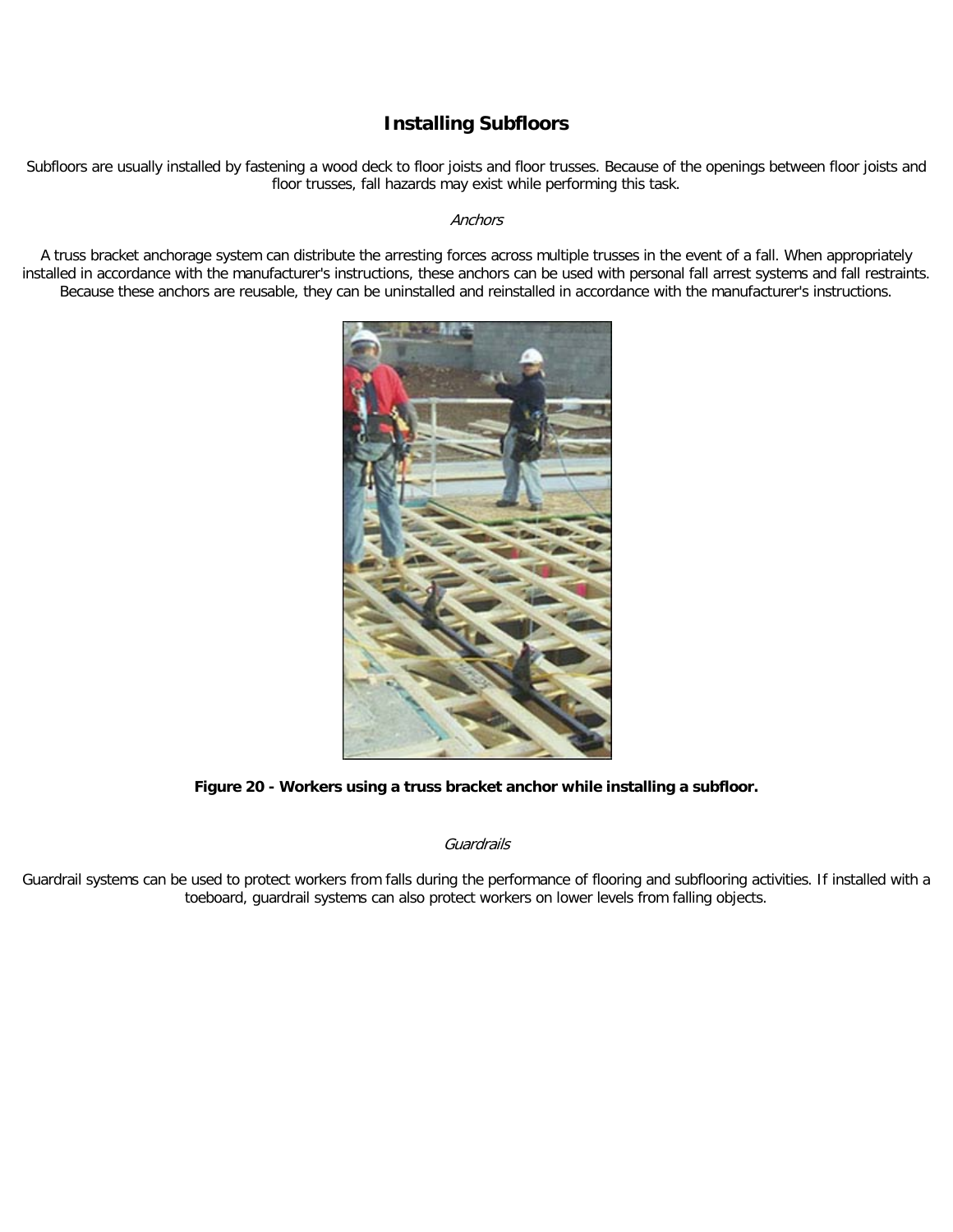![](_page_14_Picture_0.jpeg)

**Figures 21 & 22 - Examples of guardrails installed around floor openings.**

### **Installing Walls**

Framed wall sections usually are constructed on the ground and typically include sheathing and openings for windows and doors. Guardrails across these openings can help prevent falls while work is being performed in the house after the walls have been erected. These walls can be erected by using a lifting device such as a crane, boom truck, or forklift. Jacks can also be used to raise these walls. These practices greatly reduce the likelihood that a worker will be exposed to a fall during this stage of construction.

![](_page_14_Picture_4.jpeg)

**Figure 23 - Framed walls being erected using a jack.**

For workers exposed to falls while framing walls, there remain various ways of protecting against falls to lower levels.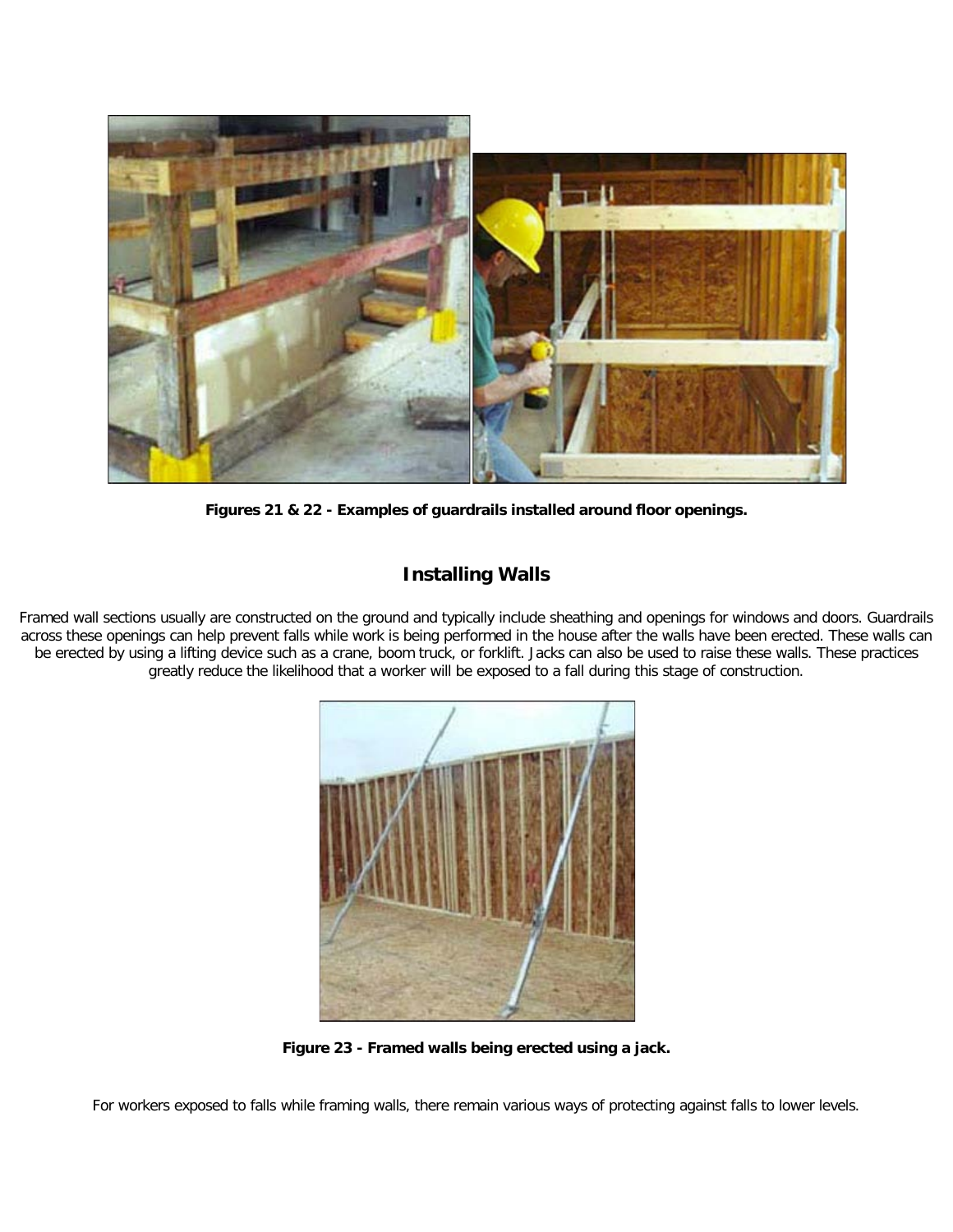#### **Anchors**

Some models of strap anchors are looped through soft eyes or larger D rings and can be uninstalled, moved, reinstalled and reused following the manufacturer's instructions.

![](_page_15_Picture_2.jpeg)

**Figure 24 - A reusable strap anchoring a retractable lifeline.**

Strap anchors can also be preinstalled to provide an anchorage point once the walls have been erected and braced. They can be removed by cutting the strap off or pulling out the nails. Once cut or nailed, these must not be reused without being refurbished by the manufacturer.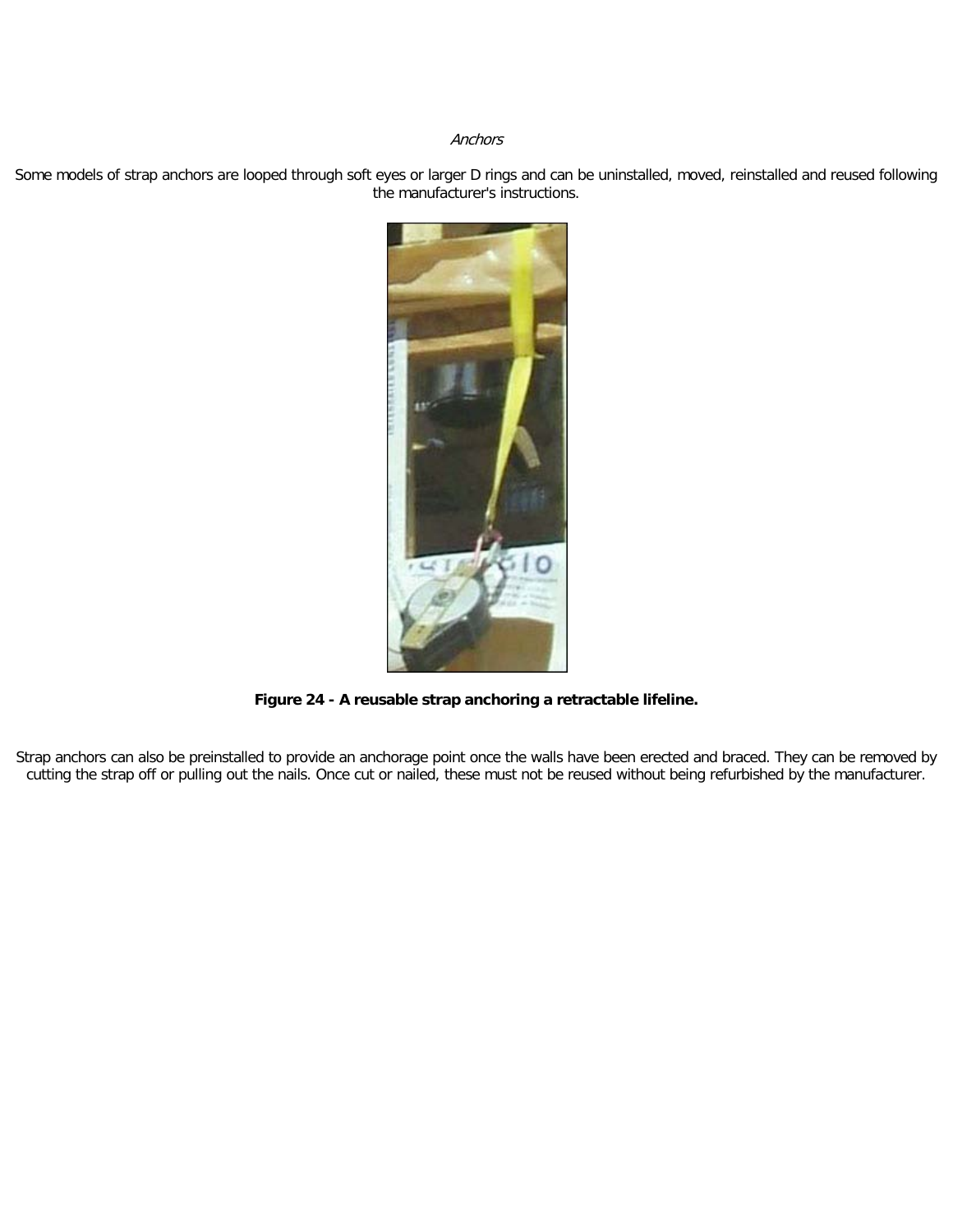![](_page_16_Picture_0.jpeg)

**Figures 25 & 26 - Reusable anchors.**

Guardrails

Guardrail systems can provide fall protection while workers are framing walls.

![](_page_16_Picture_4.jpeg)

**Figure 27 - Worker installing guardrails.**

# **Sheathing Walls**

Although it is common for sheathing to be included on panelized walls used in residential construction, sheathing still takes place on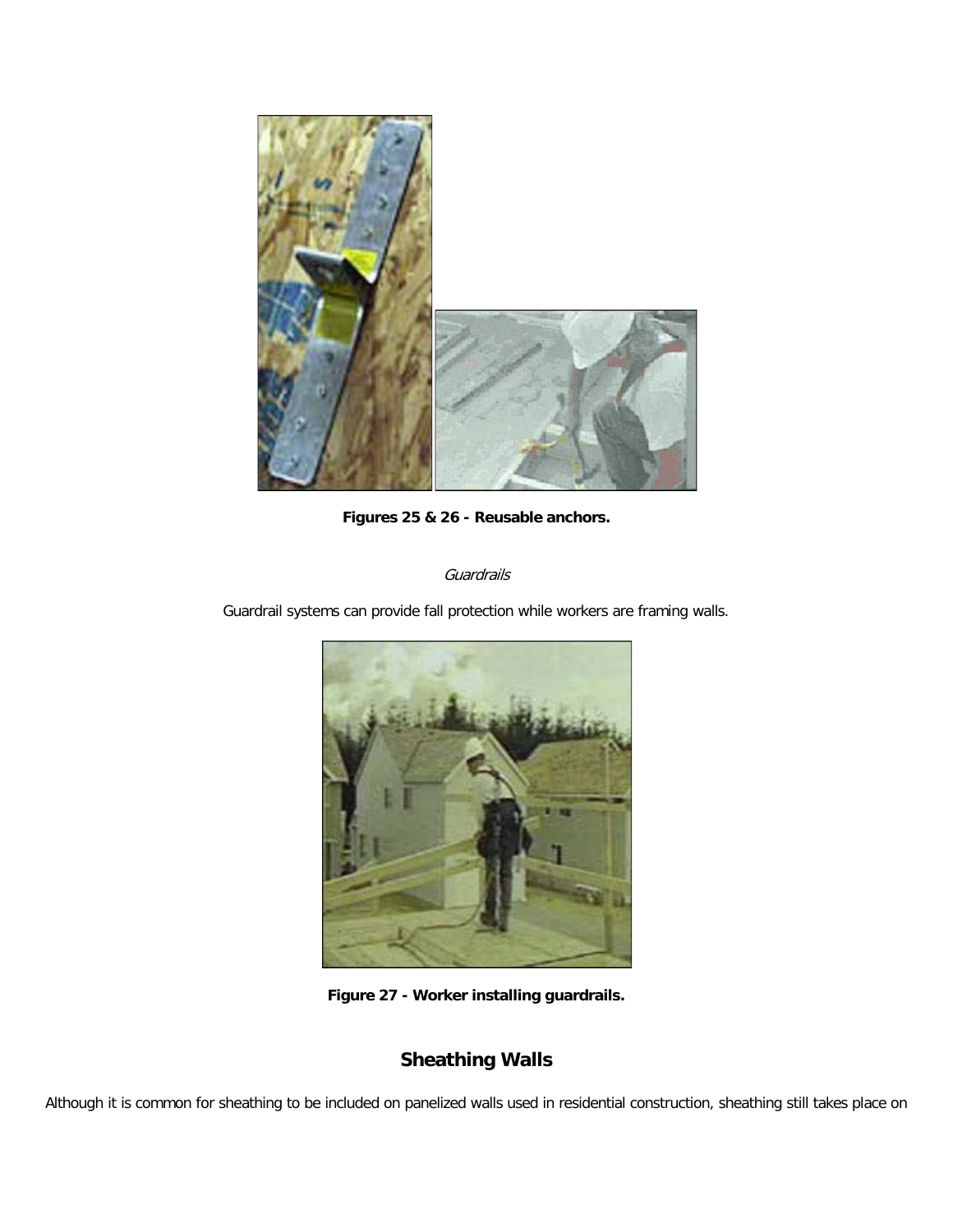residential construction sites. Erecting the walls by lifting devices or jacks can lessen a worker's exposure to fall hazards.

#### **Scaffolds**

Welded End Frame (X brace) scaffolds (like tube/coupler, and systems scaffolds) stand on their own. With proper bracing, the frames can be stacked from cellar hole to chimney top. Like other scaffolds, these can make stable work platforms for many residential construction operations. These stand-alone scaffolds can be used for sheathing and various other vertical wall operations such as masonry wall construction, siding, and stucco application.

![](_page_17_Picture_3.jpeg)

**Figure 28 - Welded end frame scaffold.**

Exterior bracket scaffolds can provide a work surface from which to attach sheathing to the frame.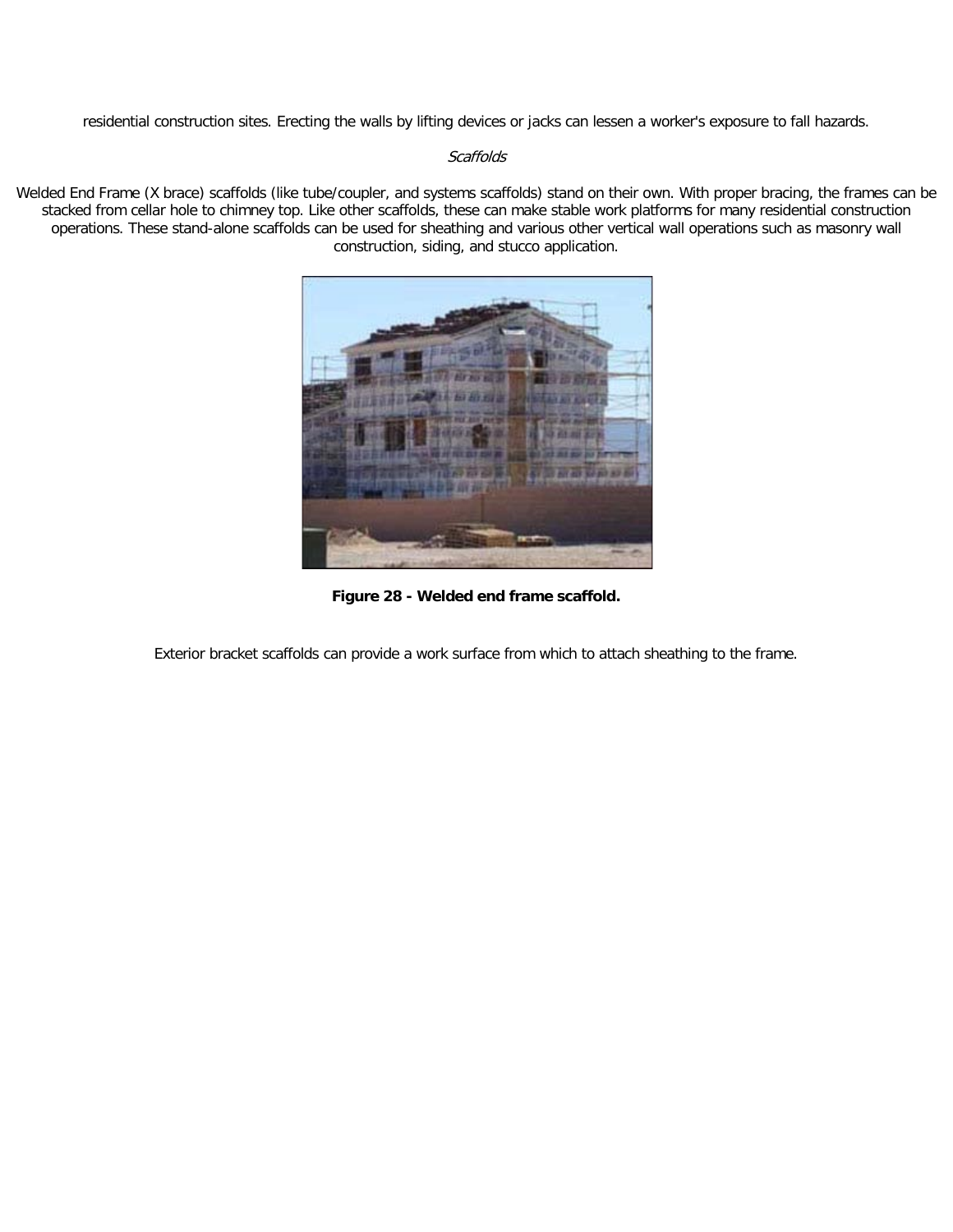![](_page_18_Picture_0.jpeg)

**Figure 29 - A worker sheathing walls from an exterior bracket scaffold.**

A ladder jack scaffold consists of a platform resting on brackets attached to a ladder. Ladder jacks provide limited elevation and are primarily used in light applications because of their portability and cost-effectiveness.

### Aerial Lifts

Aerial lifts may be used for wall sheathing work. In particular, boom type elevating and rotating aerial work platforms can offer positioning flexibility and provide stable elevated platforms.

![](_page_18_Picture_5.jpeg)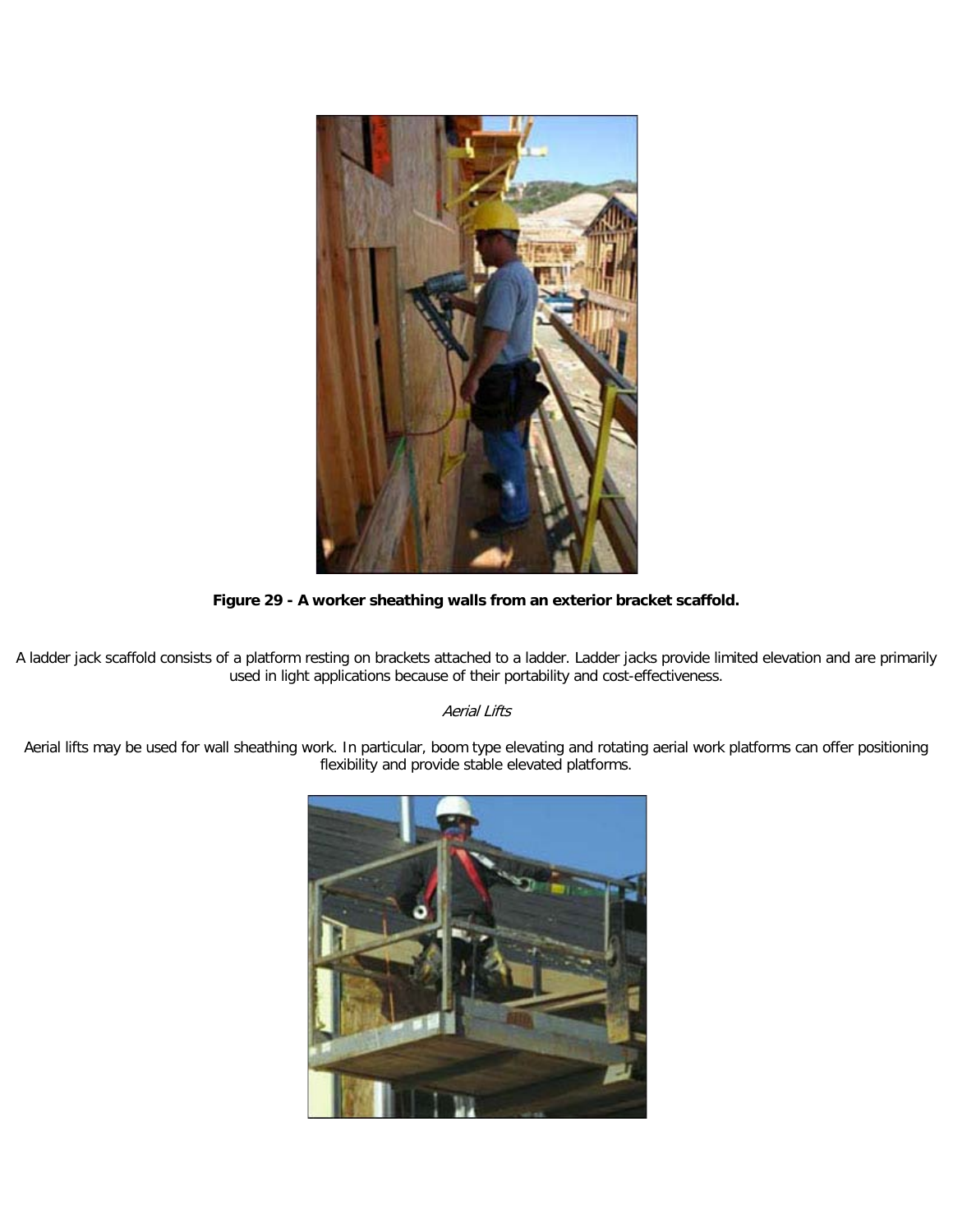#### **Figure 30 - Worker performing residential construction activities from an aerial lift.**

# **Exterior Finishing**

The exterior finishing phase of residential construction includes a number of activities, such as installing windows, doors, siding, and gutters. Many of these tasks pose fall hazards.

#### Aerial Lifts

Aerial lifts can be ideal equipment for exterior finishing. By providing a stable, level work surface and positioning flexibility, an aerial lift can be used for numerous activities associated with finishing the exterior of a residential construction structure.

![](_page_19_Picture_5.jpeg)

**Figure 31 - Worker positioning an aerial lift.**

#### Ladders

Ladders can provide access to areas of a structure where exterior finishing work will occur. They can provide a stable work surface for various exterior finishing tasks.

#### **Scaffolds**

Pump jack scaffolds consist of a platform supported by moveable brackets on vertical poles. Pump jacks are appealing for certain applications because they are easily adjusted to variable heights, and are relatively inexpensive. They can include a material shelf for carrying supplies and tools.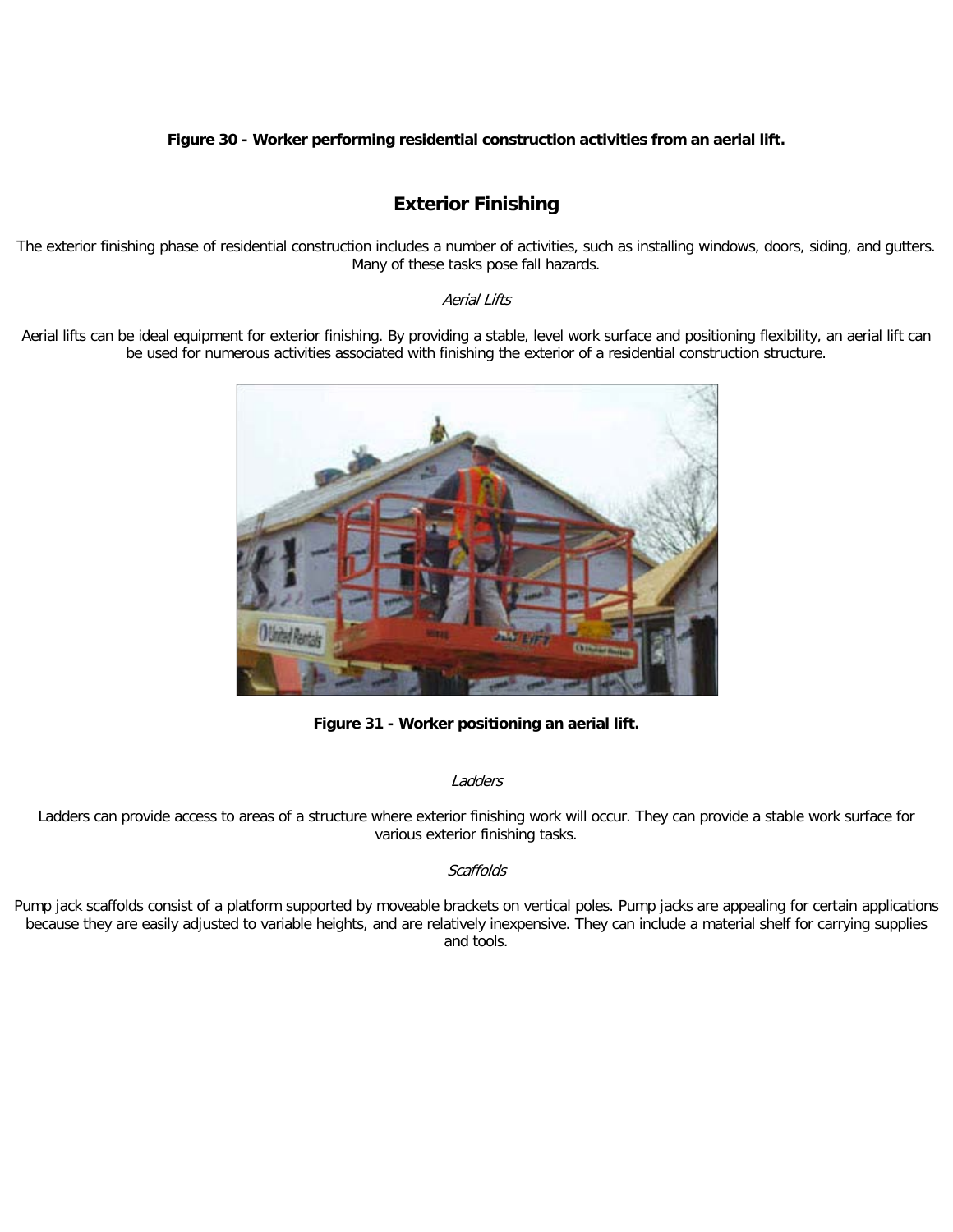![](_page_20_Picture_0.jpeg)

**Figure 32 - A worker performing siding activities from a pump jack scaffold.**

# **Interior Finishing**

Although much of this work may take place while exterior finishing is happening, interior finishing is one of the last phases of residential construction. This does not mean that fall hazards are no longer present.

### **Guardrails**

Guardrails can be an excellent option for providing fall protection for work on or near stairways and landings. The addition of a toeboard can also prevent objects from falling to lower levels.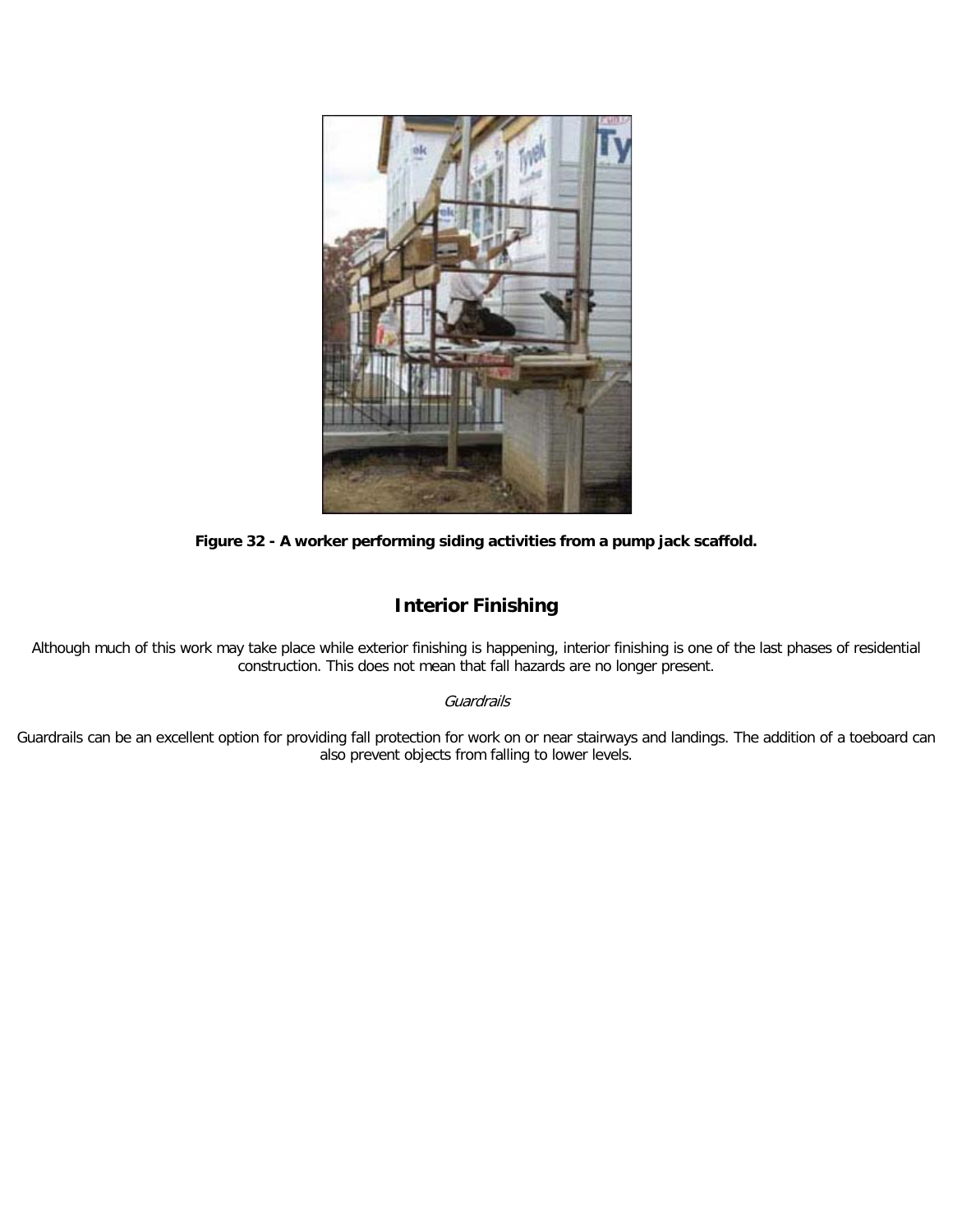![](_page_21_Picture_0.jpeg)

**Figure 33 - Wooden guardrail system for a stairway.**

![](_page_21_Picture_2.jpeg)

**Figure 34 - A landing protected by a wooden guardrail system with a toeboard.**